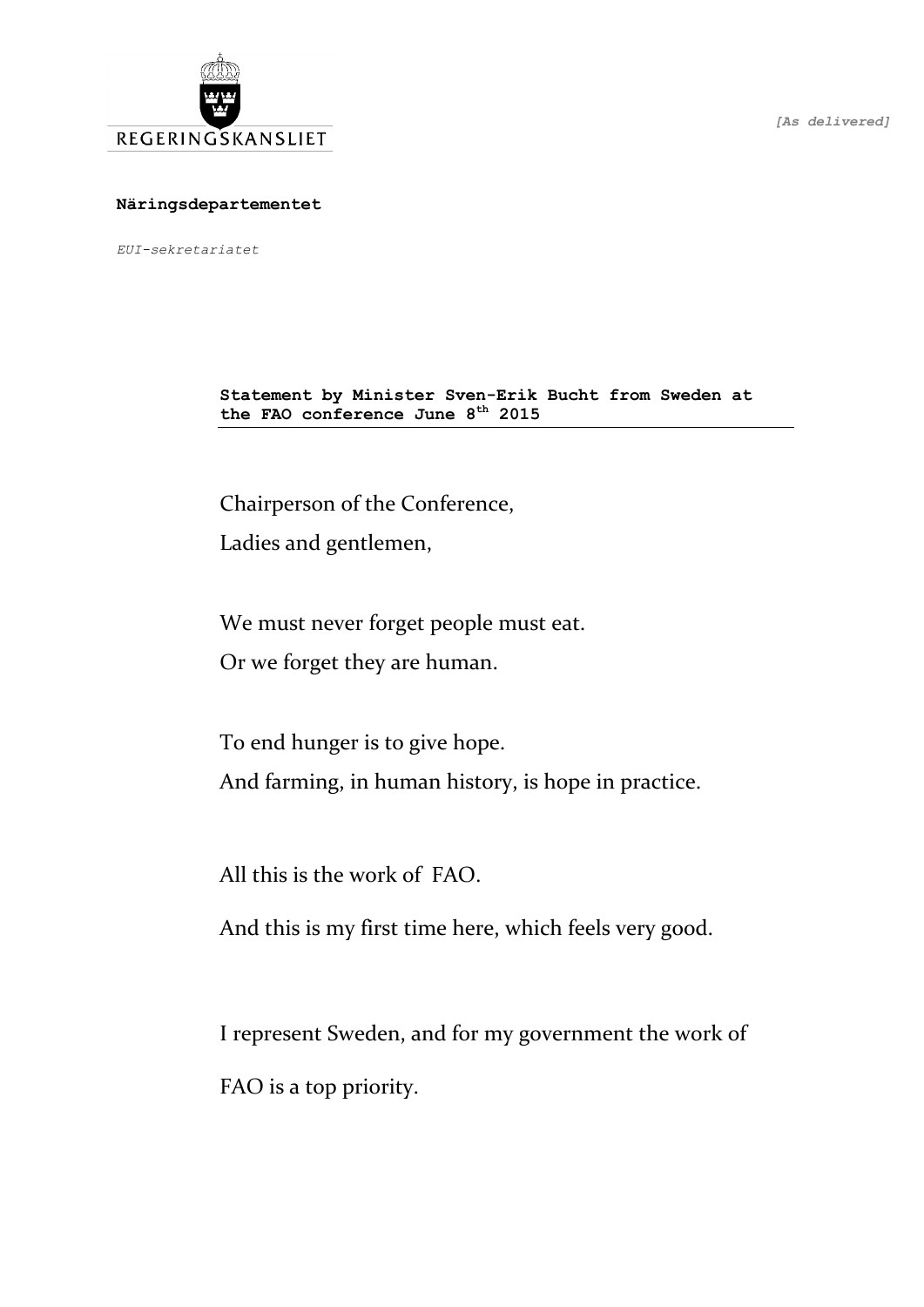Resilience means to resist, to overcome, to succeed in the face of disaster.

Let us take an example : African Swine Fever. One of the greatest global threats to pig farming.

In 2008, in Central Asia an outbreak destroyed much of the region's pig production. It destroyed the livelihoods of many farmers. It led to poverty and to great food insecurity.

For 3 years now, experts from *Sweden* have been working together in Georgia with FAO, with better risk management and crisis management.

This helps rural resilience with better assessments and data, better management, and better communication of risks.

These tools, and listen we are learning, are needed worldwide.

Because bacteria and diseases hold no passports. They know no borders.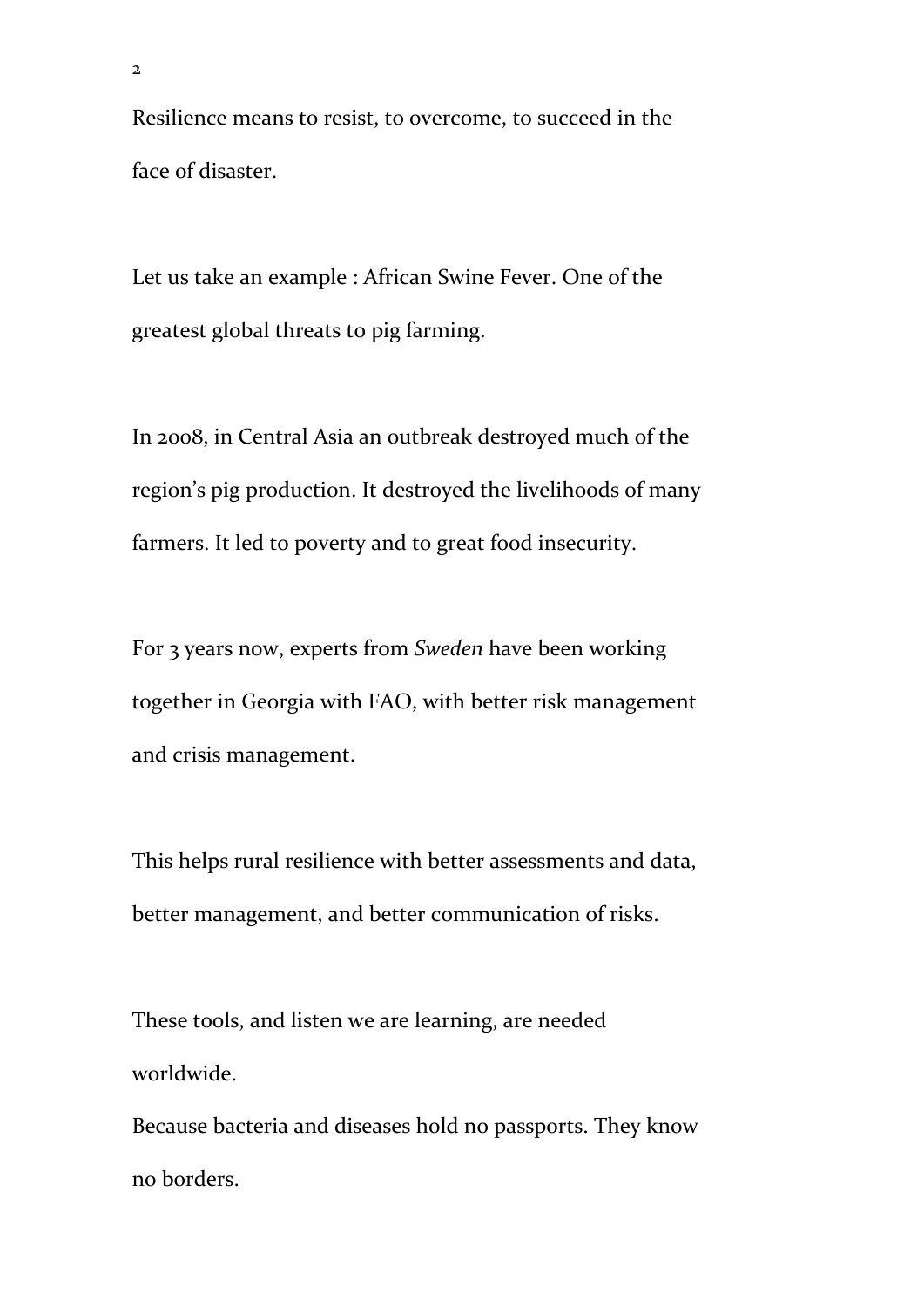It is **African** Swine Fever.

But it has travelled to Georgia, to Armenia, to Iran, to Russia and to Belarus.

Then, last year to Lithuania, Poland and Latvia.

Which brings me to another big international threat to food production, its trade, and to us all.

It is about resilience of diseased, AMR, Antimicrobial resistance.

There are more and more superbugs in our soils, and in our rivers - many of them from so-called modern farming.

AMR already kills more than half a million people across the globe every year.

And it is just beginning.

Sweden has been working hard on AMR for years. With results.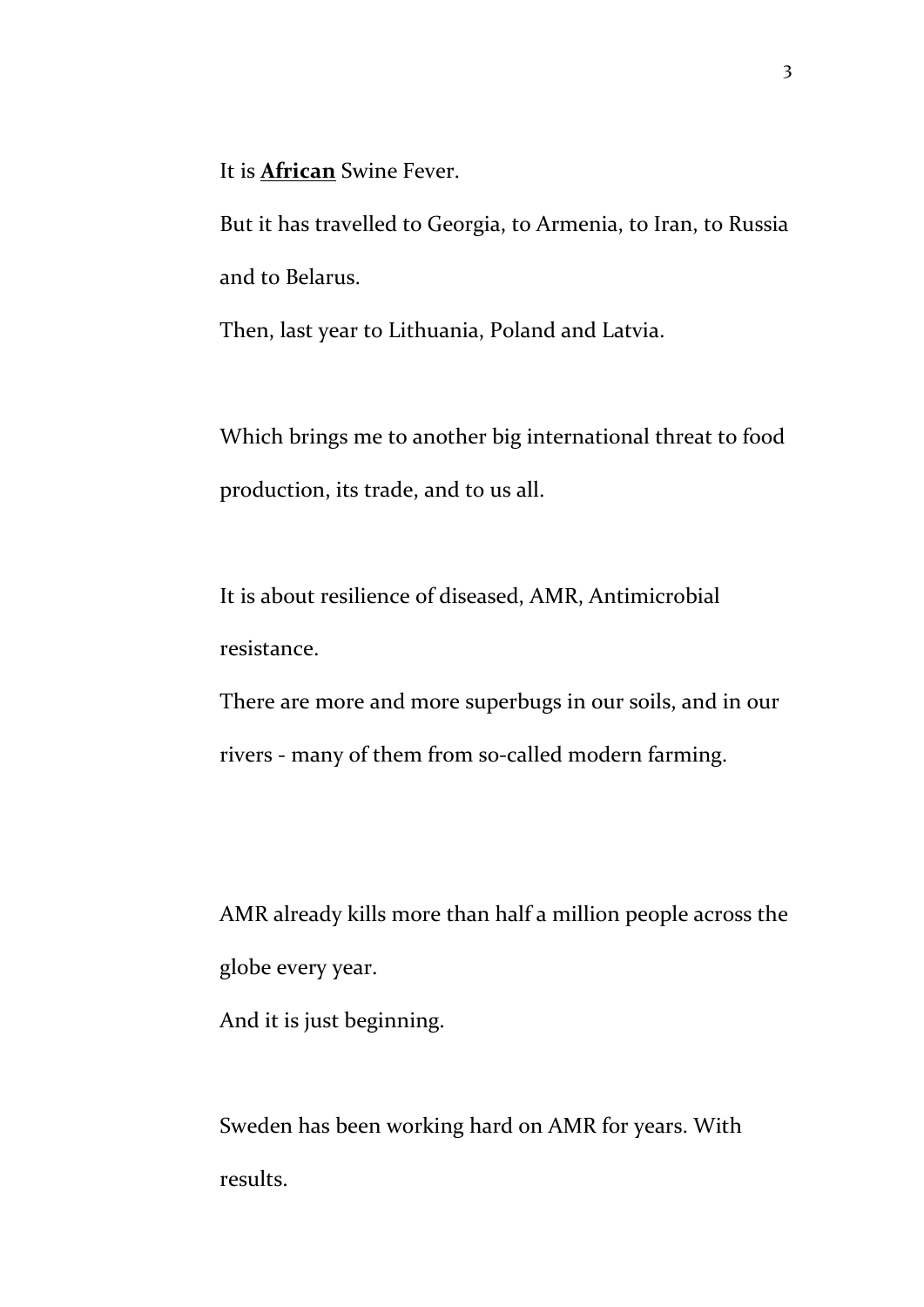We have the lowest use of antibiotics in animals in the European Union.

But we also have the fastest growing pigs – in the world.

We all know more sustainable farming is the key to the future of farming worldwide.

And sustainable farming, with a prudent use of antibiotics,

is the key to fight AMR and reduce resistance.

AMR shows – like many of the issues we are discussing here in Rome, how connected our world now is. We know we must to act together. And we must act together now.

So the resolution that hopefully will be agreed to here at the Conference sends an important message from FAO and its members: that we are committed to work together and committed to win this fight!

So, ladies and gentlemen, FAO is as vital as ever. It has done so much to reduce hunger in the last decade.